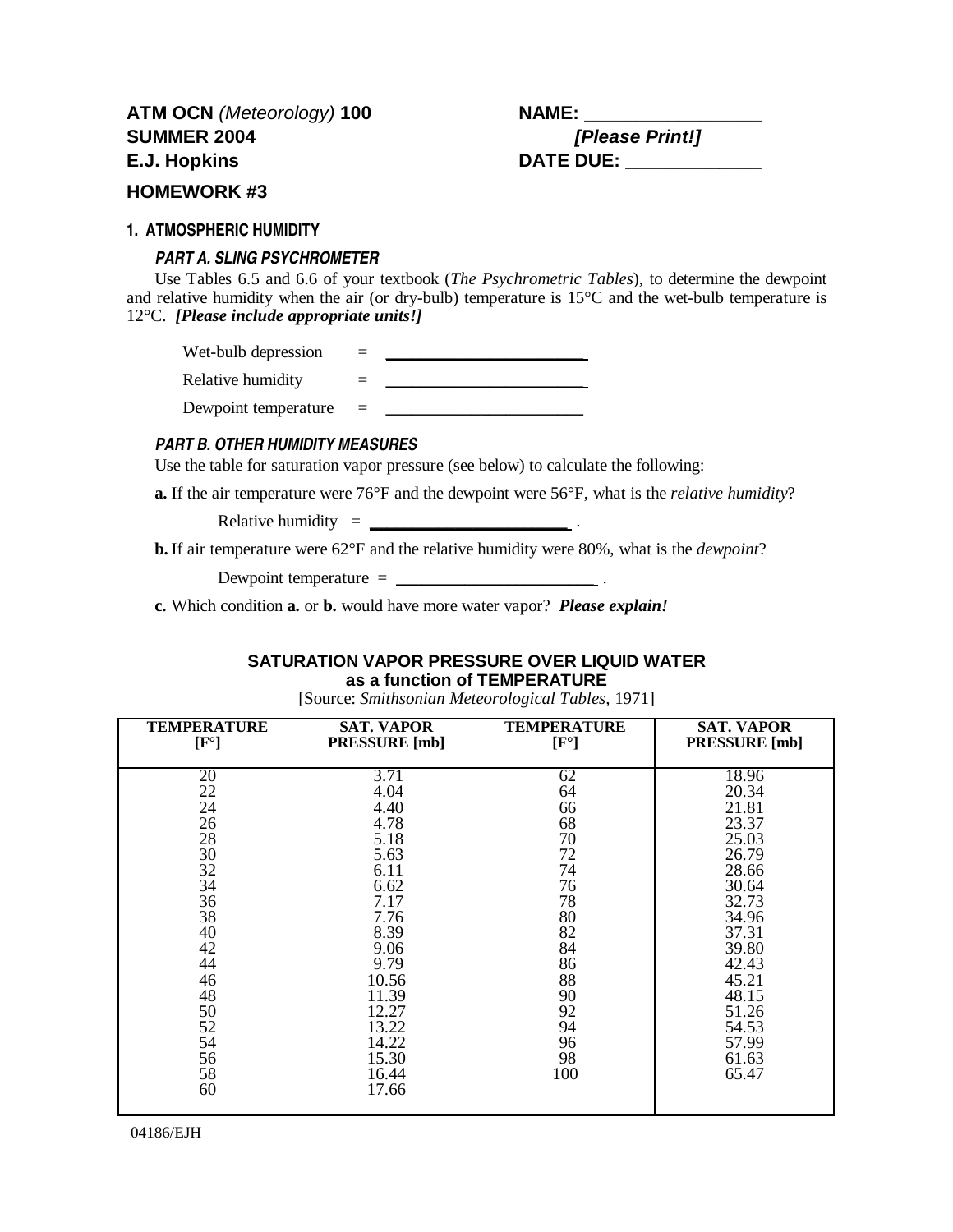## **2. ADIABATIC PROCESSES - THE MOUNTAIN BARRIER**

### *PART A. The initial ascent (Clearly show your work for partial credit!)*

An air parcel is part of a Pacific maritime air mass moving toward the West Coast. The parcel, located just above the ocean surface, has an initial air temperature of  $10^{\circ}$ C and a dewpoint temperature of 5°C. This air parcel is forced to ascend the Coastal Range, with a 2000 m elevation.

**A.1**. How far up the west (windward) slope of the mountain range would the air have to be lifted in order for it to become saturated? (Assume no change in moisture content of the air, no physical phase changes and that the dewpoint remained constant).

**\_\_\_\_\_\_\_\_\_\_\_\_\_\_\_\_\_\_\_\_\_\_\_** [Please include units!]

**A.2**. What is the air temperature at this level?

Air temperature = **\_\_\_\_\_\_\_\_\_\_\_\_\_\_\_\_\_\_\_\_\_\_\_**

**A.3.** What is the dewpoint temperature at this level?

Dewpoint temperature = **\_\_\_\_\_\_\_\_\_\_\_\_\_\_\_\_\_\_\_\_\_\_\_**

### *PART B. To the top*

The air parcel continues up the 2000 meter mountain, condensing out moisture as clouds as it rises and all condensate falls to the ground as precipitation.

**B.1.** What is the air parcel temperature at the crest of the mountain (2000 m above sea level)? [Assume the average moist adiabatic lapse rate of 7°C per 1 km]

Air temperature = **\_\_\_\_\_\_\_\_\_\_\_\_\_\_\_\_\_\_\_\_\_\_\_**

**B.2.** What is the dewpoint of the parcel at the crest of the mountain?

Dewpoint temperature = **\_\_\_\_\_\_\_\_\_\_\_\_\_\_\_\_\_\_\_\_\_\_\_**

## *PART C: The descent.*

The air parcel now moves down the east slope of the mountain, to a valley that has an elevation essentially at sea level.

**C.1.** What is the air parcel temperature in this valley? [Assume no physical phase changes in any residual moisture or clouds]

Air temperature = **\_\_\_\_\_\_\_\_\_\_\_\_\_\_\_\_\_\_\_\_\_\_\_**

**C.2.** What is the dewpoint temperature of the parcel in this valley?

Dewpoint temperature = **\_\_\_\_\_\_\_\_\_\_\_\_\_\_\_\_\_\_\_\_\_\_\_**

## *PART D: Comparison.*

- **D.1.** How has the parcel temperature changed from the start to the end? Difference in air temperature = **\_\_\_\_\_\_\_\_\_\_\_\_\_\_\_\_\_\_\_\_\_\_\_**
- **D.2.** How has the parcel dewpoint changed from the start to the end?

 $\text{Difference in dewpoint} = \_$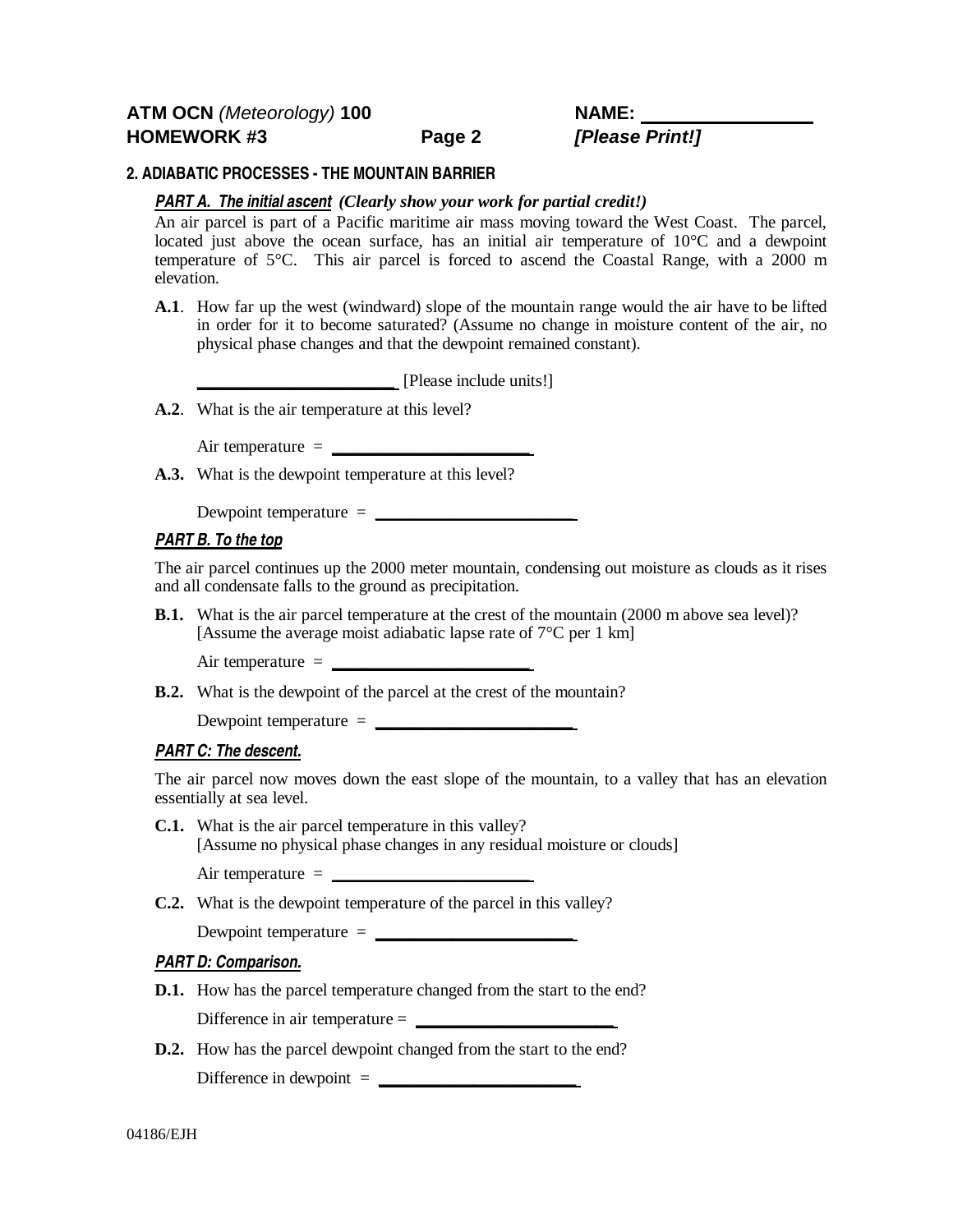# **ATM OCN** (Meteorology) **100 NAME: HOMEWORK #3 Page 3 [Please Print!]**

### **3. APPARENT TEMPERATURE**

Using the tables of *Apparent Temperature Index* and *Heat Stress Hazards* in your text book (pages 132–133), determine the apparent temperatures for the following set of air temperatures and relative humidities. Indicate what human hazards are possible for these cases.

| Air temperature | R.H. | <b>Apparent temperature</b> | <b>Hazard</b> to humans |
|-----------------|------|-----------------------------|-------------------------|
| [°F]            | [%]  | [°F]                        |                         |
| $85^\circ$      | 20   |                             |                         |
|                 |      |                             |                         |
| $85^\circ$      | 70   |                             |                         |
|                 |      |                             |                         |
| $100^{\circ}$   | 50   |                             |                         |
|                 |      |                             |                         |
| $75^\circ$      | 10   |                             |                         |
|                 |      |                             |                         |

- **a.** Under what condition(s) would the apparent temperature be less than the observed air temperature?
- **b.** Does this situation appear reasonable? Why? Explain with personal examples.
- **c.** How is heat lost most effectively from the human body on a hot summer day?

## **4. PRECIPITATION FORMATION THEORIES**

2. **\_\_\_\_\_\_\_\_\_\_\_\_\_\_\_\_\_\_\_\_\_\_\_\_\_\_\_\_\_\_\_\_\_\_\_\_\_\_\_\_\_\_\_\_\_\_\_\_\_\_\_\_\_\_\_**.

- **a.** Name two (2) *different* requirements for the *collision-coalescence* theory:
	- 1. **\_\_\_\_\_\_\_\_\_\_\_\_\_\_\_\_\_\_\_\_\_\_\_\_\_\_\_\_\_\_\_\_\_\_\_\_\_\_\_\_\_\_\_\_\_\_\_\_\_\_\_\_\_\_\_**.
- **b.** Name two (2) *different* requirements for the *ice crystal* (*Bergeron*) theory:
	- 1. **\_\_\_\_\_\_\_\_\_\_\_\_\_\_\_\_\_\_\_\_\_\_\_\_\_\_\_\_\_\_\_\_\_\_\_\_\_\_\_\_\_\_\_\_\_\_\_\_\_\_\_\_\_\_\_**.
	- 2. **\_\_\_\_\_\_\_\_\_\_\_\_\_\_\_\_\_\_\_\_\_\_\_\_\_\_\_\_\_\_\_\_\_\_\_\_\_\_\_\_\_\_\_\_\_\_\_\_\_\_\_\_\_\_\_**.
- **c.** Why is the simple *diffusion-condensation process* not considered a plausible precipitation formation process?
- **d.** By how many times does the volume of a typical cloud droplet (with a diameter of 20 micrometers) have to increase to form a typical raindrop (diameter of 2 millimeter)? *(Please show your work for partial credit!) (Hint: 1 millimeter = 1000 micrometers)*